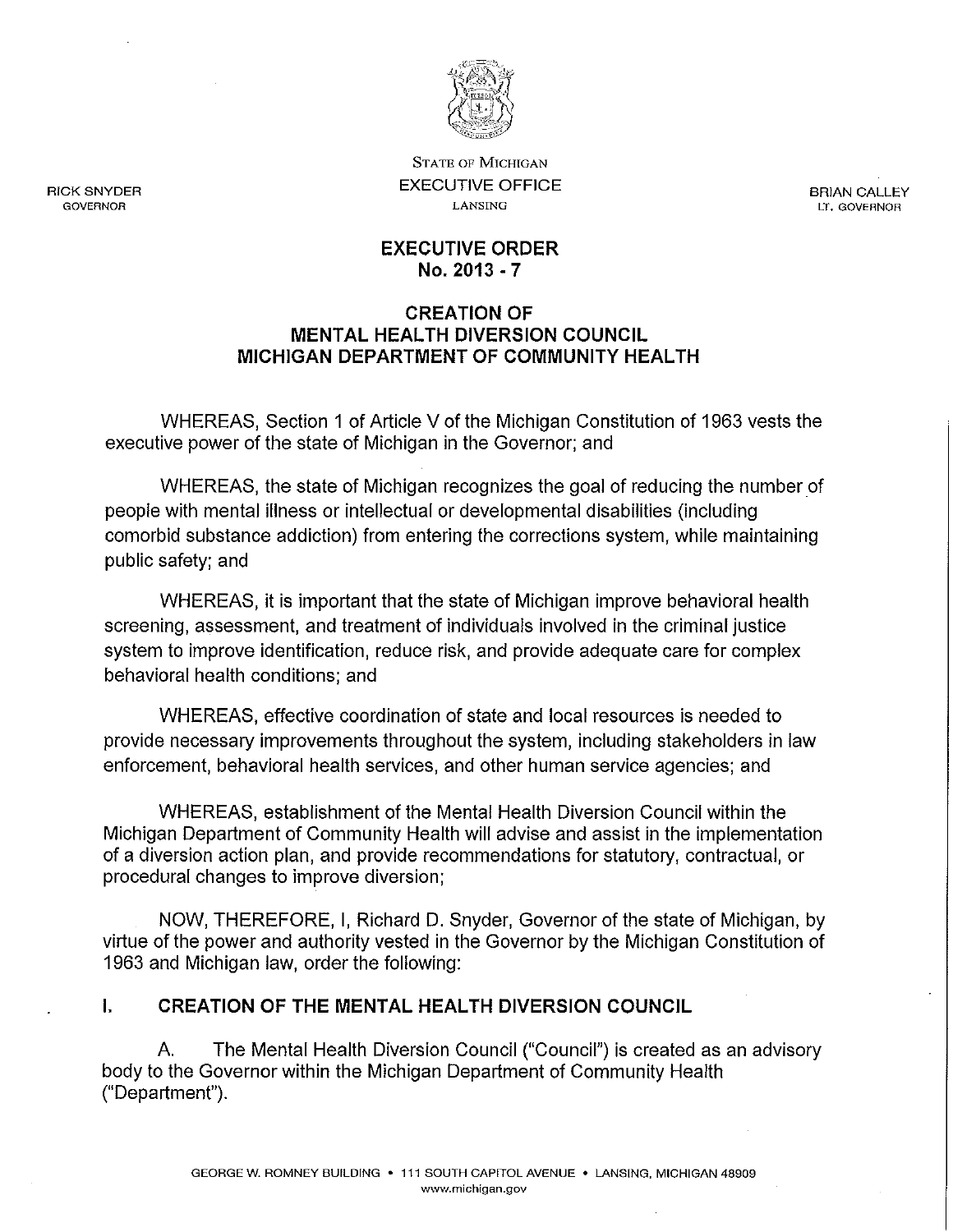B. The Council shall be composed of fourteen (14) members appointed by the Governor. Of the members initially appointed, four (4) members shall be appointed for terms expiring on January 30, 2015; five (5) members shall be appointed for terms expiring on January 30, 2016; and five (5) members shall be appointed for terms expiring on January 30, 2017. After the initial appointments, members of the council shall serve a term of four (4) years.

- C. The Council consists of the following members:
	- The Lieutenant Governor, or his designee from within the Lieutenant Governor's office;
	- The director of the Department of Community Health, or his designee from within the Department of Community Health;
	- The director of the Department of Corrections, or his designee from within the Department of Corrections;
	- An individual representing the State Court Administrative Office;
	- An individual representing a Medicaid pre-paid inpatient health plan (PIHP);
	- An individual representing adult service agencies and/or providers from a local community mental health service program (CMHSP);
	- An individual representing the judiciary;
	- An individual representing prosecutors;
	- An individual representing community prisoner or jail re-entry;
	- An individual representing court administrators;
	- An individual representing county sheriffs;
	- An individual representing local law enforcement;
	- A licensed attorney with experience representing individuals with mental illness; and
	- An individual representing advocates or consumer representatives.

D. A vacancy on the council occurring other than by expiration of a term shall be filled in the same manner as the original appointment for the balance of the unexpired term.

# **II. CHARGE TO THE COUNCIL**

A. The council shall act in an advisory capacity and shall do all of the following:

1. Adopt and implement a diversion action plan to improve efforts to divert individuals with mental illness, intellectual, and developmental disabilities (including comorbid substance abuse disorders) from criminal justice involvement to appropriate treatment.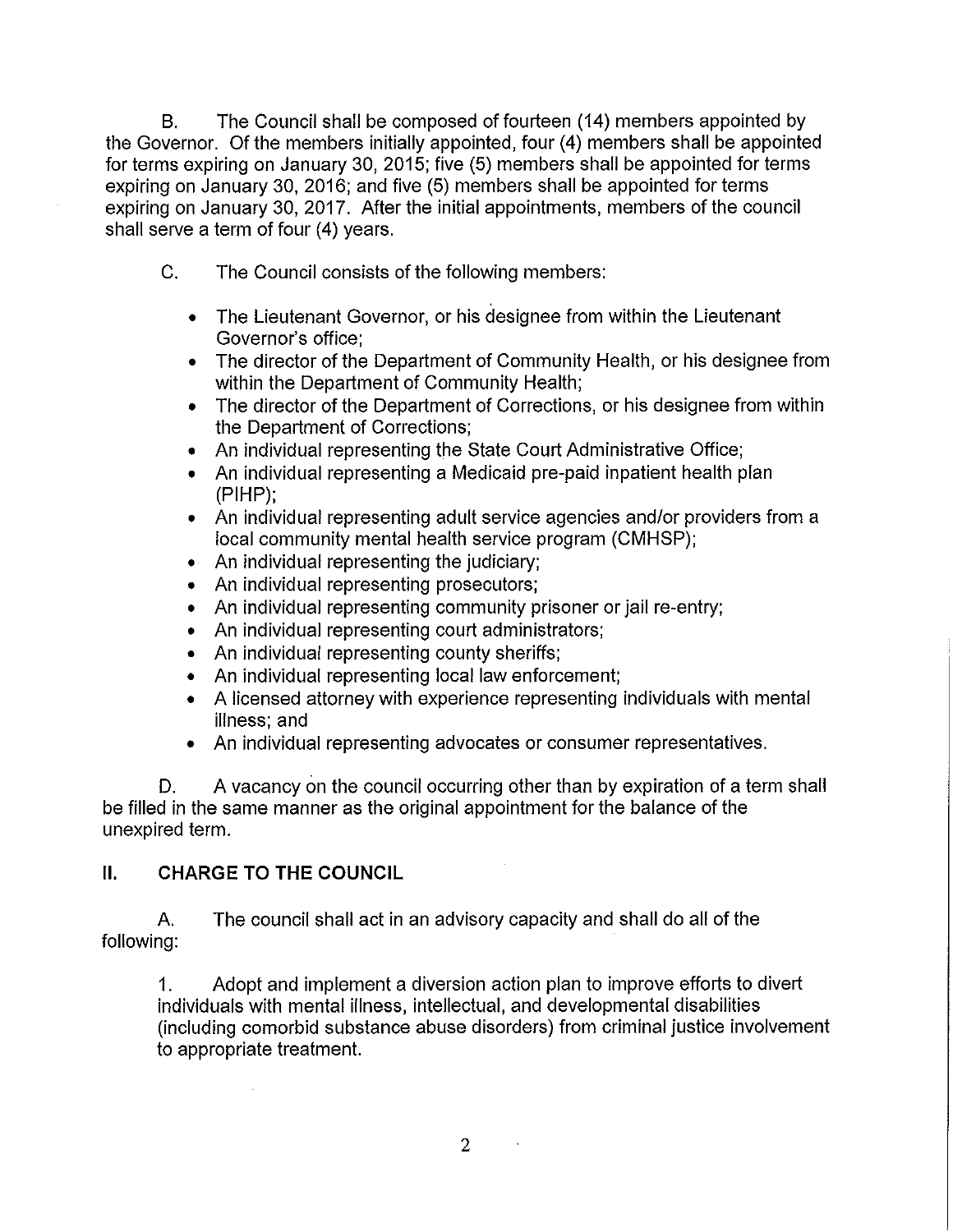2. Make recommendations for statutory, regulatory, and contractual requirements applicable to criminal justice and behavioral health services. These recommendations are to include the use of screening and assessment tools to improve identification of those in need of treatment.

3. Identify areas of best practice in Michigan to expand the use of effective pre-booking and post-booking options for those with mental illness or intellectual and developmental disabilities.

4. Recommend a performance monitoring process to include baseline and post-implementation data for prevalence of mental illness, outcomes, and return on investment.

5. Recommend a model for improving overall community response for individuals with mental illness, intellectual disabilities, or developmental disabilities who engage in illegal or disruptive behavior.

6. Coordinate with the Mental Health Prevention, Recovery, and Wellness Commission created by Executive Order 2013-6.

B. As directed by the Director of the Department, Department staff shall assist the council with establishment of policies and procedures regarding the use of grants and other funds.

C. The council shall provide other information or advice as requested by the Governor or the Department.

# **III. OPERATIONS OF THE COUNCIL**

A. The council shall be staffed and assisted by personnel from the Department as directed by the Director of the Department. Any budgeting, procurement, and related management functions of the council shall be performed under the direction and supervision of the Director of the Department.

B. The Governor shall designate the Chairperson of the council.

C. The council may select from among its members a Vice-Chairperson.

D. The council shall select from among its members a Secretary. Council staff shall assist the Secretary with recordkeeping responsibilities.

E. The council may create committees and advisory panels to assist the council in policy-making recommendations.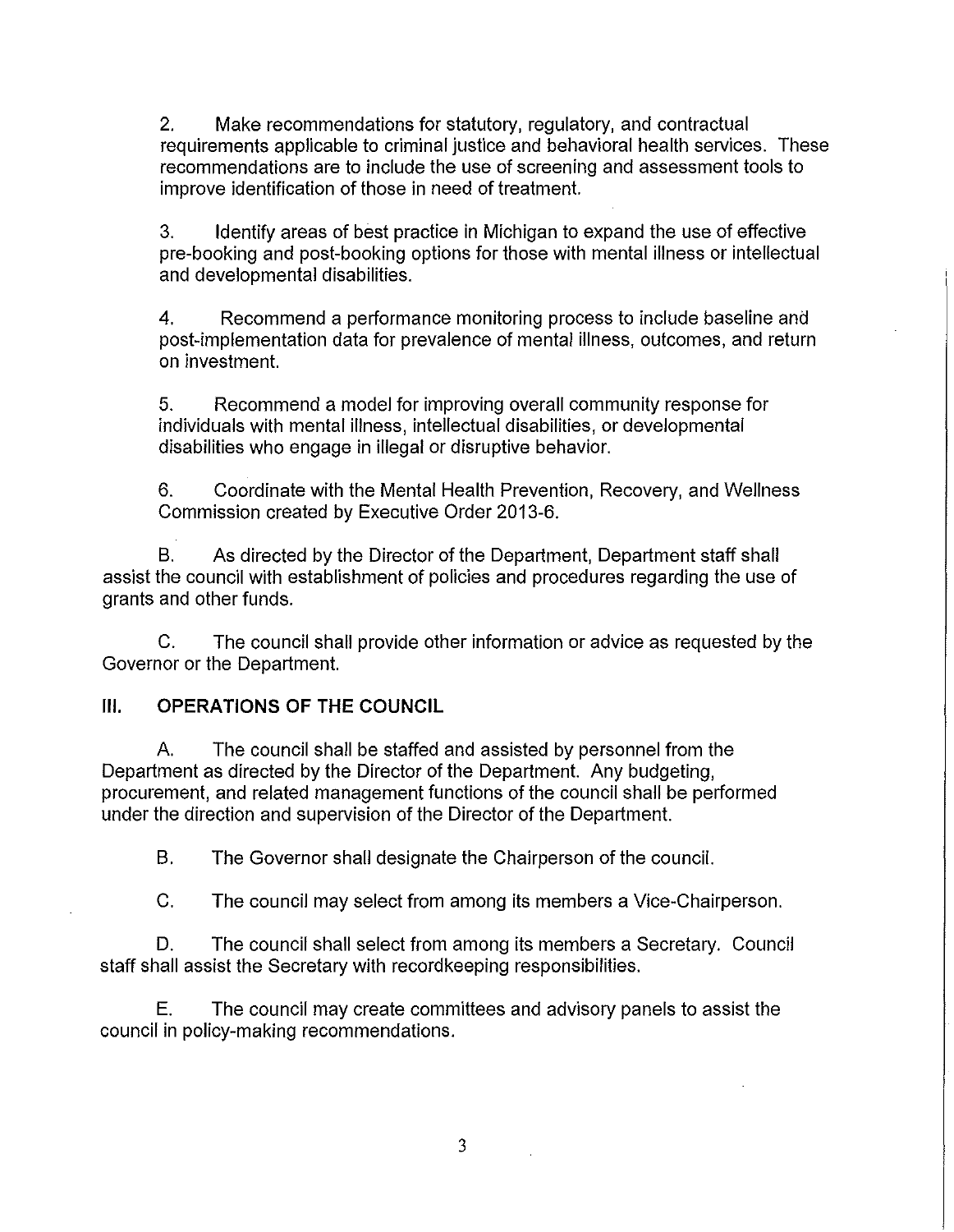F. A majority of the members of the council serving constitutes a quorum for the transaction of the council's business. The council shall act by a majority vote of its serving members.

G. The council shall adopt procedures consistent with Michigan law and this Order governing its organization and operations, and may establish committees and request public participation on advisory panels as the council deems necessary. The Council may adopt, reject, or modify any recommendations proposed by committees or advisory panels.

H. The council shall meet at the call of the Chairperson and as may be provided in procedures adopted by the council.

I. In developing recommendations, the council may, as appropriate, make inquiries, studies, investigations, hold hearings, and receive comments from the public. The council may consult with outside experts in order to perform its duties, including, but not limited to, experts in the private sector, organized labor, government agencies, and at institutions of higher education.

J. Members of the council shall serve without compensation but may receive reimbursement for necessary travel and expenses according to relevant statutes and the rules and procedures of the Michigan Civil Service Commission and the Department of Technology, Management, and Budget, subject to available funding.

K. The council may hire or retain contractors, sub-contractors, advisors, consultants, and agents, and may make and enter into contracts necessary or incidental to the exercise of the powers of the council and the performance of its duties as the Director of the Department deems advisable and necessary, in accordance with this Order, and the relevant statutes, rules, and procedures of the Michigan Civil Service Commission and the Department of Technology, Management and Budget.

L. The council may accept donations of labor, services, or other things of value from any public or private agency or person. Any donations shall be expended in accordance with applicable laws, rules, and procedures.

M. Members of the council shall refer all legal, legislative, and media contacts to the Department.

# IV. **MISCELLANEOUS**

A. All departments, committees, commissioners, or officers of this state or of any pOlitical subdivision of this state may give to the council, or to any member or representative of the council, any necessary assistance required by the council, or any member or representative of the council, in the performance of the duties of the council so far as is compatible with its, his, or her duties.

 $\mathcal{A}$